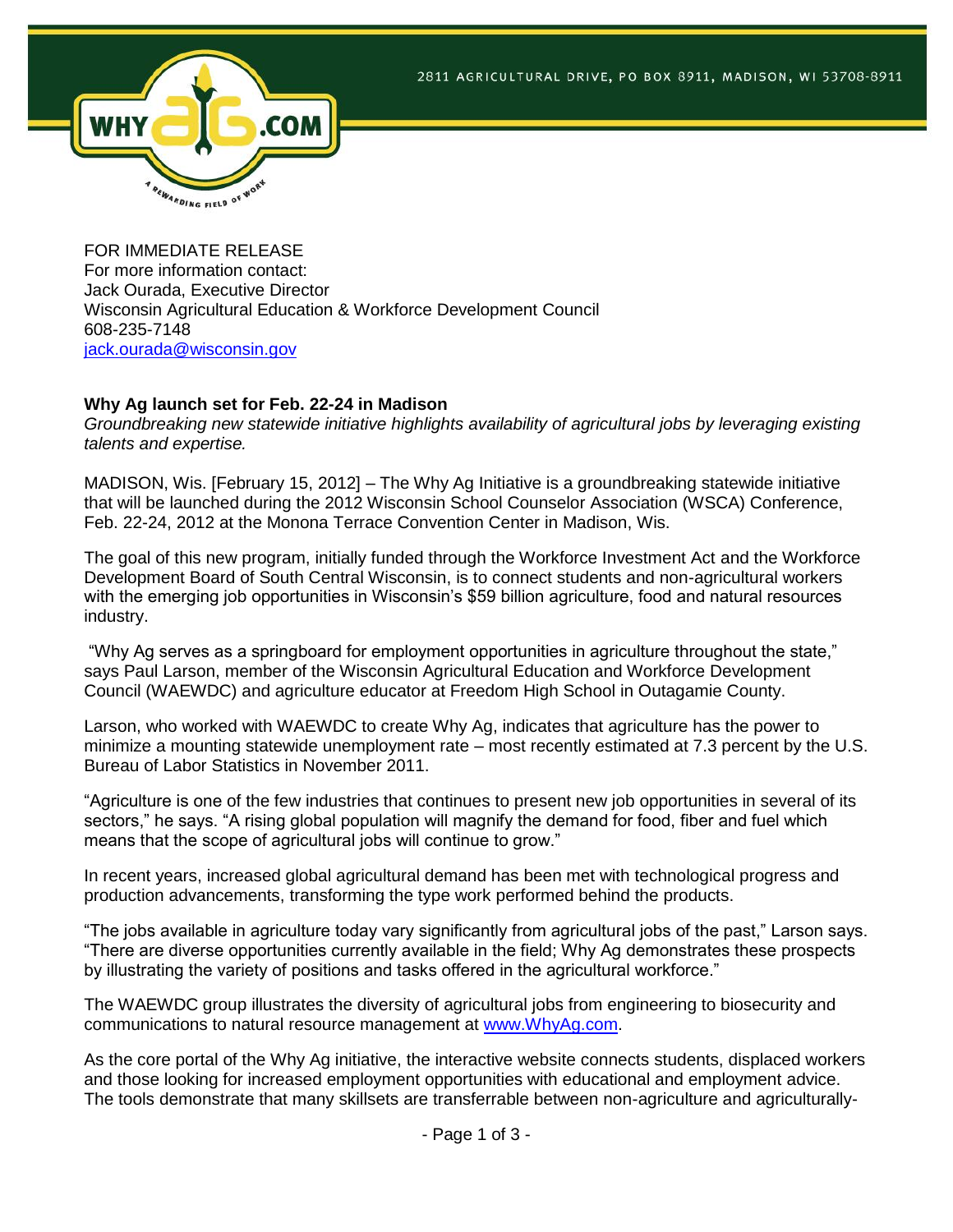focused jobs.

"The primary component of the website allows interested persons the chance to discover an agricultural job that is right for them based on their existing expertise and interests," says Jack Ourada, executive director of WAEWDC. "The Skills-to-Jobs Matrix matches individual skills to position descriptions from the fields of agriculture, biotechnology and life sciences so website visitors can explore new career opportunities."

Natalie Killion, professional school counselor at Green Bay Preble High School in Green Bay, Wis., and other members of WAEWDC will discuss [www.WhyAg.com](http://www.whyag.com/) and what it can offer to Wisconsin at the 2012 Wisconsin School Counselor Association Conference. The program will be presented during the breakout session titled "Making the Career Connection: Are Students Ready for Work in the 21<sup>st</sup> Century." The session will be held from 12:15 p.m. to 1:15 p.m. on Feb. 23 in Ballroom D at the Monona Terrace Convention Center in Madison.

This interactive seminar will highlight a 2011 Harvard University study, *Pathways to Prosperity*, which identifies concerns with the career preparedness of U.S. youth. Killion will also share how she has addressed these issues at Green Bay Preble High School, highlighting a 4-year plan she developed for use with students to make the essential career connections the Harvard study recommends.

After an overview of the Why Ag website by Pam Jahnke, farm director at the Wisconsin Farm Report, **Randy Zogbaum**, education director for the Wisconsin Technical College System Agriculture and Natural Resources programs, and **Ferron Havens**, president and CEO at the Wisconsin Agribusiness Council, Inc., will join Jahnke to discuss their careers in agriculture and their perspectives on employment opportunities in the agricultural field.

The official launch of Why Ag will continue throughout the conference where attendees can visit a hands-on display to see how agricultural careers can best fit their students' career goals. Experts will be on hand to demonstrate how Why Ag can be utilized as an advising tool in classrooms.

For more information on the Why Ag Initiative, visit [www.WhyAg.com](http://www.whyag.com/) or contact Ourada at 608-235-7148 or [jack.ourada@wisconsin.gov.](mailto:jack.ourada@wisconsin.gov)

The Wisconsin Agricultural Education and Workforce Development Council was created by Wisconsin Act 223. The group works to grow Wisconsin's ability to compete by creating a stronger and sustainable workforce for the agriculture, food and natural resources industry. WAEWDC recommends policies and initiatives, encourages youth to pursue related careers, facilitates public and private partnerships, recruits qualified workers and offers professional development throughout the state of Wisconsin.

###

Editor's note: Media are invited to attend the Wisconsin School Counselor Association Conference Feb. 23 breakout session from 12:15-1:15 p.m. Attendees can also speak with members of the Wisconsin Agriculture Educators Workforce Development Council at the Why Ag booth during the following times: Feb. 22: 4 p.m.-6 p.m., Feb. 23: 8 a.m.-6 p.m., Feb. 24: 8 a.m.-11 p.m. Please RSVP to Rochelle Ripp at 608-310-5335, ext. 29 or [rocheller@filamentmarketing.com](mailto:rocheller@filamentmarketing.com) by Feb. 20 if planning to attend.